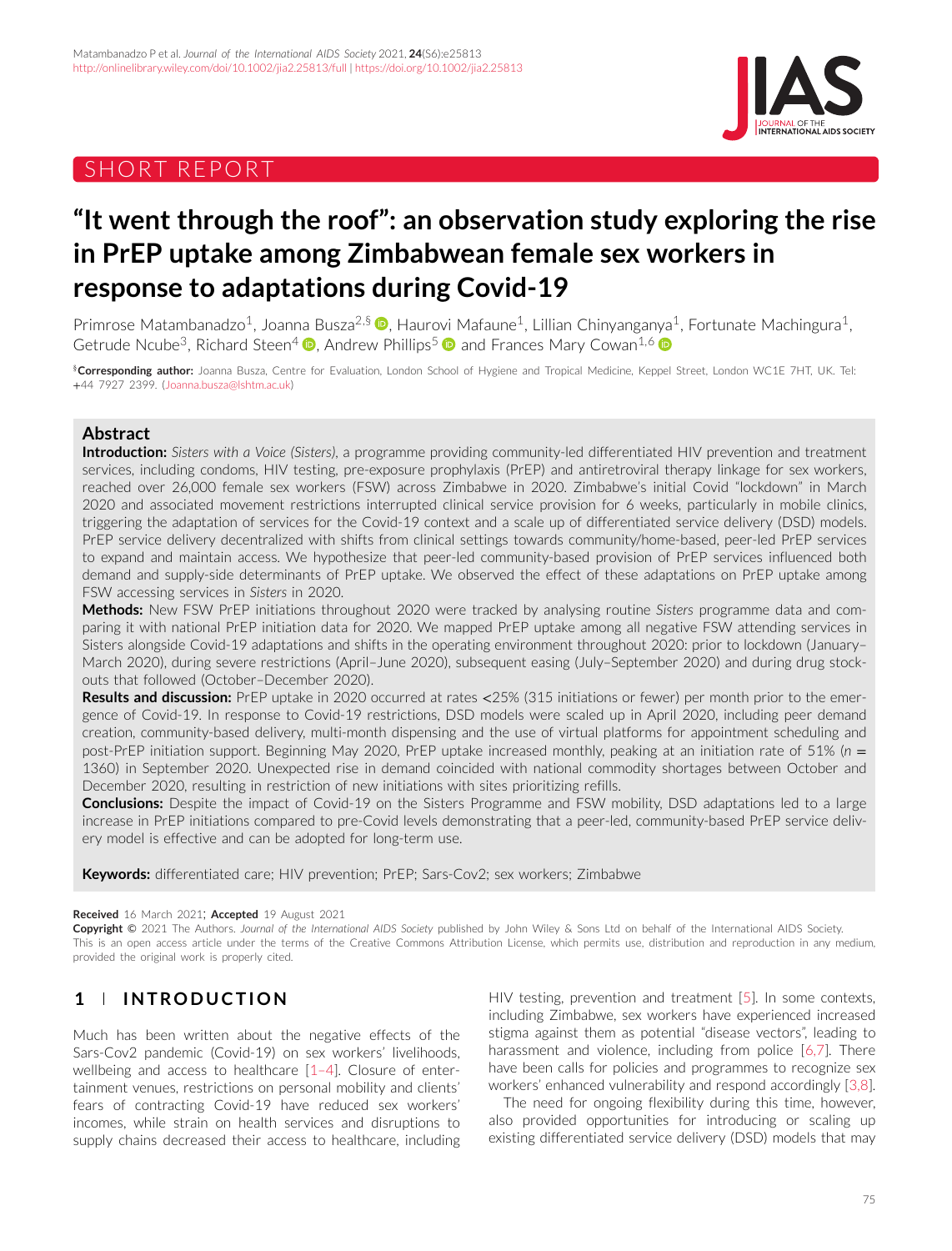previously have been thought too costly or unfeasible to implement. It also refocused attention on the structural drivers of vulnerability [\[9,10\]](#page-4-0). Pre-exposure prophylaxis (PrEP) may be particularly well suited to testing new DSD approaches, given its recent introduction into national HIV programmes in many sub-Saharan African countries and initial slow uptake among some populations, including sex workers and adolescent and young women at particularly high risk [11-13]. Despite successful demonstration projects, PrEP initiation and retention continue to pose challenges to prevention programmes throughout the region, prompting calls for renewed efforts to increase uptake. One method for increasing uptake is by making it more easily available in community settings beyond health facilities [\[12\]](#page-4-0).

In Zimbabwe, oral PrEP has been offered to sex workers since 2016, when the Ministry of Health and Child Care (MoHCC) adopted World Health Organization (WHO) guidelines. However, widespread access began in 2018 with phased rollout of a 2-year national Implementation Plan [\[14\]](#page-4-0). *Sisters with a Voice (Sisters)* is a nationally scaled, evidence-based comprehensive HIV prevention and treatment programme for sex workers implemented by the Centre for Sexual Health and HIV/AIDS Research (CeSHHAR) on behalf of the MoHCC and National AIDS Council (NAC) since 2009. *Sisters* reached over 26,000 female sex workers (FSW) yearly across Zimbabwe in 2019 and 2020 with HIV prevention and treatment and sexual and reproductive health services, relying on robust sex worker-led community mobilization to link sex workers to services, including provision of condoms, lubricants, HIV testing, PrEP and linkage to antiretroviral therapy. The strength of *Sisters* is its integrated model of government ownership, services delivered through a network of fixed-site and mobile clinics co-located within MoHCC clinics and sex worker leadership through 370 peer educators supported and supervised by outreach workers [\[15\]](#page-4-0). *Sisters* rolled out PrEP in April 2019, screening all HIV-negative female, male and transgender sex workers attending clinics and drop-in centres following a pilot introduction as part of a trial [\[16,17\]](#page-4-0).

Initially, *Sisters'* PrEP implementation protocol specified that nurses should provide prevention, testing and counselling for all sex workers. All FSW who tested negative were screened for PrEP eligibility, and those who accepted were initiated on PrEP. Newly initiated FSW received 1 month's supply and were encouraged to return to the clinic at any time if they experienced adverse reactions, but otherwise advised to attend monthly follow-up visits for the first 3 months. After that, FSW were recommended to visit the clinic every 3 months for refills, adherence counselling, HIV testing, as well as checks for sexually transmitted infections and for other sexual and reproductive health services. Following the introduction of Covid-19 lockdown restrictions in late March 2020, *Sisters* was obliged to close all 10 permanent sites for 1 week and all mobile clinics for 6 weeks, re-opening them as "essential services" on 6 April 2020 and 18 May 2020, respectively. Subsequently, routine clinic visits were discouraged to "decongest" facilities.

To maintain and expand access to PrEP, services were shifted into the community with greater reliance on peer educators and outreach workers to create demand and provide follow-up support. This paper describes the Covid-19-related DSD adaptations made to the PrEP provision within *Sisters* and explores the effect of these on trends on PrEP uptake.

# **2 METHODS**

### **2.1 Adapted approach to provision of PrEP**

First, existing peer educators were trained on PrEP by their supervising outreach workers and encouraged to become advocates for PrEP within the sex work communities where they live and work. They disseminated information among their peers, dispelled myths and encouraged increased demand. The sex workers at highest risk, tracked weekly, were prioritized for PrEP discussions and referral to new community "access points" established outside the clinic, comprising agreed meeting points or sex workers' homes. As shown in Table [1,](#page-2-0) outreach workers and peer educators joined clinicians to form outreach teams that delivered community-based PrEP services.

Second, the use of telehealth was scaled up so that at week 1 and again when due for their 1-month follow-up clinic visit, sex workers received follow-up support from a clinician for side effects and adherence counselling via phone calls. Sex workers could report adverse events via phone and WhatsApp.

Third, ongoing virtual support through peer educators was introduced. We provided mobile data and "talk time" for peer educators, WhatsApp broadcast lists were set up and a communication structure created through which each outreach worker remotely monitored a group of local peer educators, each working with their allocated caseload of sex workers with whom they regularly engaged to address PrEP myths, encourage uptake and adherence, and check concerns. Finally, all PrEP re-supplies were provided for 3 months at a time, waiving the initial requirement for monthly clinic visits.

This adapted PrEP distribution model remained in place into 2021, providing an opportunity to take stock of its impact and identify lessons for future implementation once commodity supply is restored.

### **2.2 Data collection and analysis**

In this study, we included aggregated anonymized individual clinic data for all 19,407 FSW who presented to *Sisters* and tested negative in 2020 and all 6539 FSW initiated on PrEP during 2020. Data were collected from all FSW receiving services within *Sisters* at facility or within the community to whom a unique alphanumeric identifier was assigned based on personal data that can be easily recalled through a series of prompts – mother's first name, FSW's last name, date of birth, sex and district of birth – thus eliminating the necessity of any documentation or clinic card. Data were entered electronically into cloud storage and record synced daily, and as long as a sex worker provided the same information at each visit, her records were linked across services and sites. The data captured included: HIV testing, PrEP screening and initiation, each monthly and then quarterly visit, results from repeat HIV testing, any noted side effects, adverse outcomes and reported adherence. National PrEP initiation data used for comparison are as recorded in the DHIS2 system by MoHCC.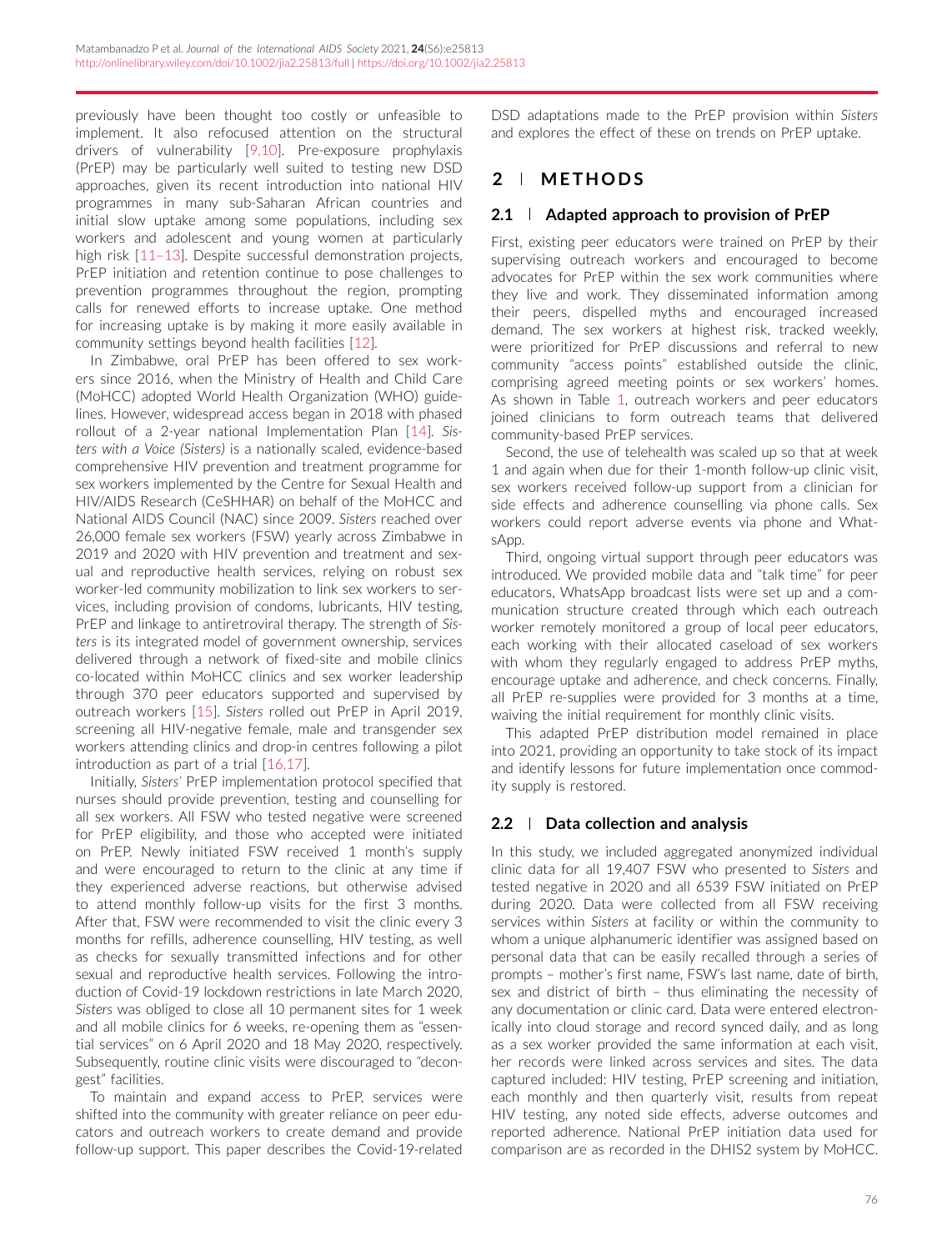<span id="page-2-0"></span>

| Table 1. Adaptations made (and sustained) in response to COVID-19 |  |  |
|-------------------------------------------------------------------|--|--|
|-------------------------------------------------------------------|--|--|

|                                                           | PrEP Screening, initiation and early follow-up (0-3 months)                                               |                                                                                                      | PrEP continuation (+3 months)                                                                        |                                                                                                      |                                                                                               |
|-----------------------------------------------------------|-----------------------------------------------------------------------------------------------------------|------------------------------------------------------------------------------------------------------|------------------------------------------------------------------------------------------------------|------------------------------------------------------------------------------------------------------|-----------------------------------------------------------------------------------------------|
| Post Covid-19                                             | <b>Screening</b>                                                                                          | <b>PrEP</b> initiation visit                                                                         | Initial follow-up                                                                                    | PrEP refill                                                                                          | <b>Routine clinical</b><br>follow-up                                                          |
| <b>WHEN Service</b><br>frequency                          | At entry point, first<br>clinic/DIC visit                                                                 | First visit                                                                                          | One month visit.<br>virtual follow up at<br>1 week for side<br>effects/adverse<br>events             | Every 3 months if<br>tolerating well                                                                 | Every 3 months. SW<br>receive virtual<br>support for with<br>monthly check ins                |
| <b>WHERE</b> Service<br>location                          | <b>Clinic</b>                                                                                             | Clinic<br>$\bullet$                                                                                  | Clinic<br>$\bullet$                                                                                  | Clinic<br>$\bullet$                                                                                  | Clinic.<br>$\bullet$                                                                          |
|                                                           | Drop in centre<br>$\bullet$                                                                               | Drop in centre<br>$\bullet$                                                                          | Drop in centre<br>$\bullet$                                                                          | Drop in centre<br>$\bullet$                                                                          | Drop in centre                                                                                |
|                                                           | Community                                                                                                 | Community<br>$\bullet$                                                                               | Community/home<br>$\bullet$                                                                          | Community/home<br>$\bullet$                                                                          | Community/home                                                                                |
| WHO Service<br>provider<br><b>WHAT</b> Service<br>package | Nurses, outreach<br>teams<br>Counselling on<br>combination HIV<br>prevention, HIV<br>testing, eligibility | Nurses, outreach<br>teams<br>Counselling on<br>combination HIV<br>prevention,<br>Adherence, STI, ARV | Nurses, outreach<br>teams<br>Counselling on<br>combination HIV<br>prevention,<br>Adherence, STI, ARV | Nurses, outreach<br>teams<br>Counselling on<br>combination HIV<br>prevention,<br>Adherence, STI, ARV | Nurses, outreach<br>teams<br>Counselling on<br>combination<br>prevention,<br>substantial risk |
|                                                           | screening, adherence<br>counselling                                                                       | side effects.<br>eligibility screening                                                               | side effects, HIV<br>Testing                                                                         | side effects, HIV<br>testing every<br>3 months                                                       | screening adherence,<br>assess for signs of<br>acute HIV infections.<br>STI. ARV side effects |

ARV, antiretroviral; DIC, drop in centre; PrEP, pre-exposure prophylaxis; STI, sexually transmitted infection; SW, sex worker.

Ethical approval for this study was granted as part of the wider AMETHIST Consortium group of studies by the Medical Research Council of Zimbabwe (MRCZ/A/2559) and Liverpool School of Tropical Medicine (ref:19-115RS).

# **3 RESULTS AND DISCUSSION**

In total, 19,407 HIV-negative individual sex workers were screened for PrEP of whom 33.7% (*n* = 6539) accepted PrEP. Initiations were highest among sex workers aged 20–24 years at 33% (2152/6539), followed by 21% among those aged 25– 29 (1382/6539). Lowest uptake was among FSW who were 40 years old or over, at 5% among the 40- to 44-year olds and under 2% for those 45 years and above. PrEP continuation data were only available for 5653 FSW (data for 10 out of 61 sites were unavailable). Retention at 1 month was 40% (*n* = 2269), 27% (*n* = 1509) at 3 months and 14% (*n* = 803) at 6 months.

Following Covid-19-related closures and amid continuing movement restrictions, adaptations to PrEP provision were introduced as facilities reopened, rapidly scaling up existing DSD models that shifted many routine functions from clinics to the community. 2020 PrEP uptake within *Sisters* ranged between 212 and 315 initiations per month until the emergence of Covid-19 in Zimbabwe. Beginning around May 2020, the uptake of PrEP consistently increased monthly, until it reached 1360 initiations in September 2020. Unfortunately, the unexpected rise in demand coincided with national commodity shortages from October to December 2020 due to delayed shipments. This stock rupture necessitated restrictions on new initiations with higher volume sites halting initiation altogether. Overall, we saw 746 PrEP initiations January–March 2020, prior to Covid-19, 1161 between April and June 2020 with most intense restrictions, 3084 following easing of restrictions from July to September 2020 and 1548 during October–December 2020 when drug stockouts were experienced. Despite the stock rupture, seroconversion was reported in 2/6539 FSW initiated on PrEP within *Sisters* in 2020. Low rates of seroconversion despite stockouts may have been due to prioritization of refills over new initiations between October and December 2020.

Figure [1](#page-3-0) demonstrates the steep rise in PrEP uptake within *Sisters* following these adaptations.

Figure [1](#page-3-0) also shows *Sisters'* increased contribution (63%) to national PrEP initiations between April and December 2020, compared with a contribution of 16% between January and March 2020 prior to adaptations within *Sisters*. Prior to the Covid-19 pandemic, PrEP initiations within the public sector and among other MoHCC implementing partners were four to five times higher than those within *Sisters*, suggesting DSD adaptations made within *Sisters* may have facilitated rapid recovery from the impact of Covid-19 not witnessed in settings where similar shifts to peer-led community-based delivery of PrEP services were not immediately possible.

FSW reported that the Covid-19 pandemic reduced their ability to procure clients due to a combination of factors, such as closure of bars, restaurants, truck stops and other sex work venues; restrictions on personal mobility; and clients' fears about contracting Covid-19 from sex workers. Anecdotal evidence suggests that a shortage of clients increased competition between sex workers, reducing their ability to negotiate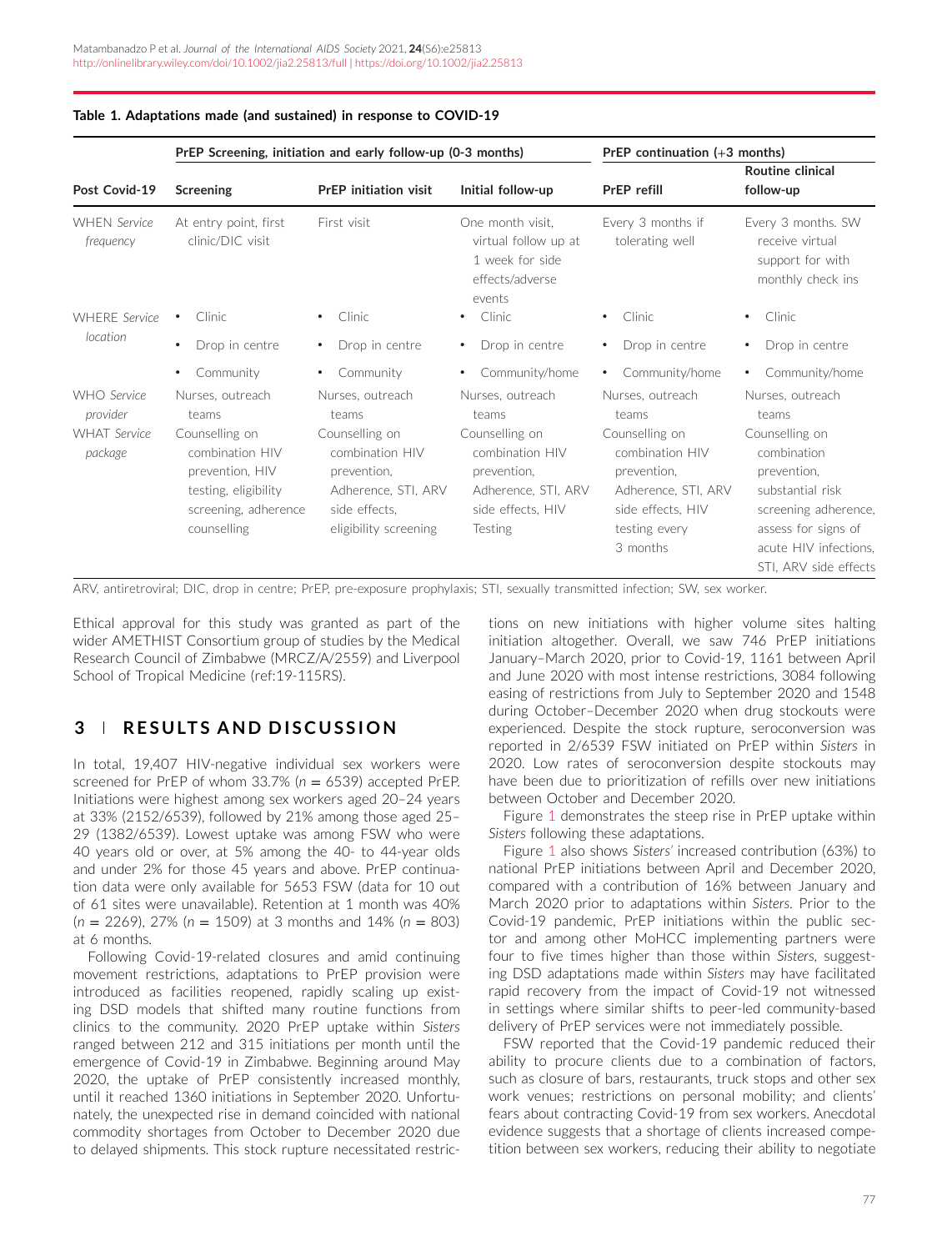<span id="page-3-0"></span>

**Figure 1. National and Sisters only PrEP initiations January−December 2020. AGYW, adolescents girls and young women; FSW, female sex workers; MSM, men who have sex with men; PrEP, pre-exposure prophylaxis.**



**Figure 2. Sisters PrEP initiation rate January−December 2020. FSW, female sex workers; PrEP, pre-exposure prophylaxis.**

condom use and thus heightening their concerns about HIV risk. Greater risk perception may have, in turn, increased sex workers' openness to PrEP as an alternative prevention strategy resulting in steady increase in PrEP initiation rates among negative FSW to a peak of 51% in September 2020 before stockouts were experienced as shown in Figure 2. Another factor likely to have contributed to interest is sex workers' reduced movement around the country. As transport hubs and borders were closed, with inter- and intra-city travel restricted, sex workers were unable to migrate out of Zimbabwe or move between locations in search of work.

### **4 CONCLUSIONS**

Globally, Covid-19 has disrupted healthcare across regions, including negatively affecting many HIV programmes and reducing access for vulnerable populations, such as sex workers [\[1,5\]](#page-4-0). In response, a range of adjustments to service delivery models are being introduced, offering an unexpected real-time experiment in DSD. Covid-19-related service disruptions to Zimbabwe's sex work programme services led to adaptations introduced in April 2020 and sustained throughout the year to scale-up community-based PrEP service